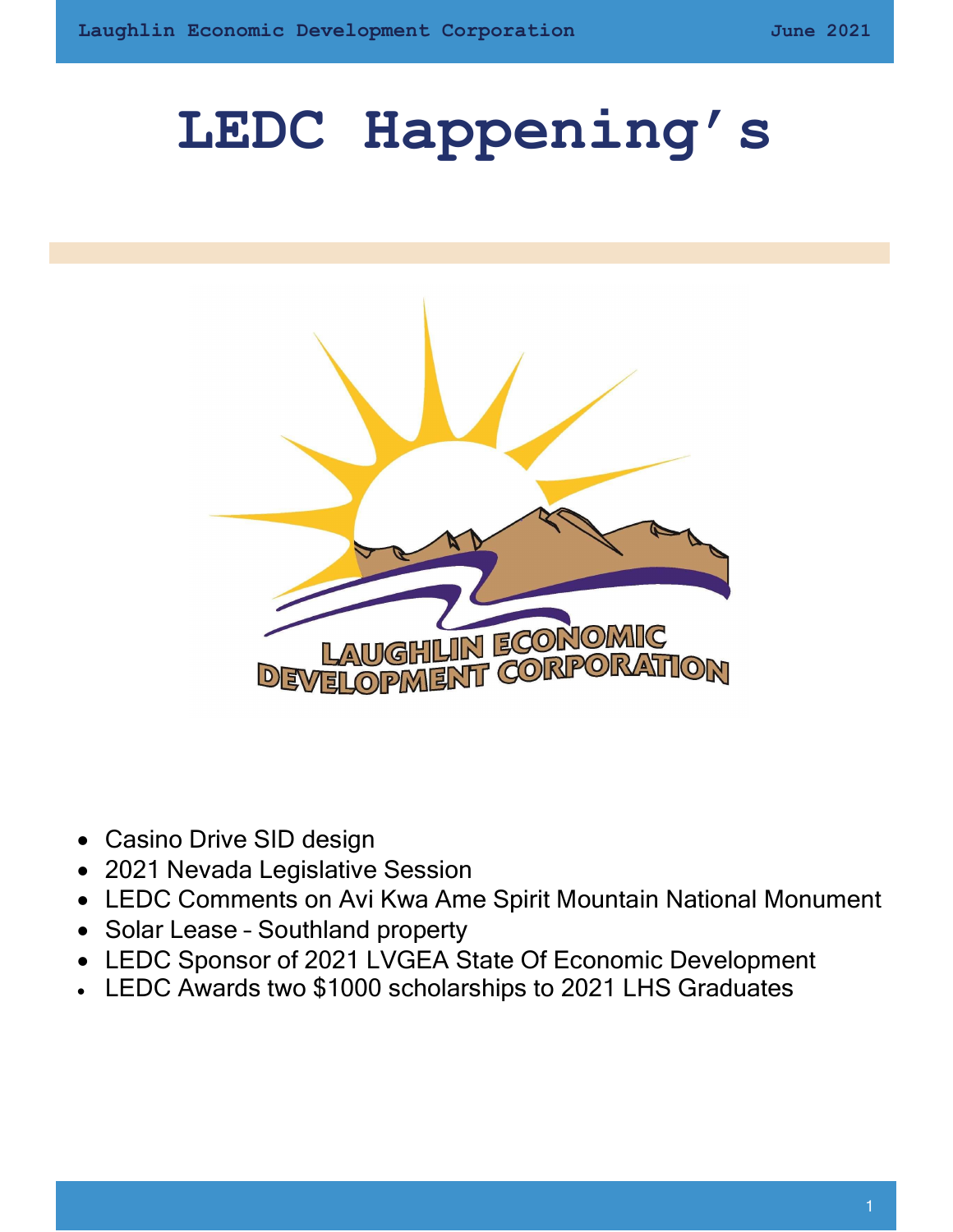# Casino Drive SID design

The Draft Preliminary Design (Predesign) Report and 30% Plan Submission, including Traffic (2.02 Q), Water (2.02 AA) & Sewer (2.02 BB) Demand Analyses was received earlier this year. The LEDC believes the design is significantly overstated assuming resort-hotels lining Casino Drive from Harrah's to the Lagoon. The LEDC also is concerned with the allocation of the SID based on area instead of footage along Casino Dr. The LEDC will continue to monitor the design and SID progress.

## LEDC Sponsor of 2021 LVGEA State of Economic Development

The LEDC was a Development Sponsor for the 2021 LVGEA State of Economic Development event. The Virtual Event was held on February 9, 2021 and was well received as a leading event discussing the path forward for economic development in Southern Nevada.

## LEDC Awards two \$1000 scholarships to 2021 LHS Graduates

The LEDC awarded two \$1000 scholarships to LHS graduates in May. Alexis Rios and Ty Olden were the deserving awardees. We wish them well in their future endeavors.

# 2021 Nevada Legislative Session Review

The LEDC actively monitored legislation and was in close contact with legislators over the 120 day 2021 session. Several bills were endorsed including AB463 which provided for a supplemental appropriation to the State Department of Conservation and Natural Resources for an unanticipated shortfall in the Forest Fire Suppression budget account.

The LEDC supported the CCSD bond rollover authorization bill, SB 450, sponsored by Senator Hardy that will permit \$60,000,000 in funding for a new elementary school in Laughlin and a new gym at Laughlin High School.

Senator Hardy again presented a bill to generate an economic study on the Incorporation of Laughlin Township. LEDC supported the bill but it did not make it out of committee.

A special session is expected to deal with reapportionment based on the 2020 Census. The LEDC will engage with legislators as the Clark County Board of Commissioners alignment will be in play.

### Solar Lease – Southland property

The LEDC continues to support the addition of renewable energy generation in the Southland property. Expansion of the generation area to 5000 acres of BLM land to the west of the Southland property is being monitored and supported.

#### LEDC Comments on Avi Kwa Ame Spirit Mountain National Monument

The National Parks Conservation Association has proposed a National Monument that would encompass a large amount of the Laughlin Township. A study performed for the LEDC shows there is 240,000 acres of land that is viable for solar energy generation within the Laughlin and Searchlight townships. The LEDC has communicated with the Federal Congressional Delegation that the large area of the National Monument would grossly inhibit the future of growth of the Laughlin Township, especially with regards to the potential for clean-green solar-generated electric power and transmission. We will continue to keep this on the forefront with our legislators.